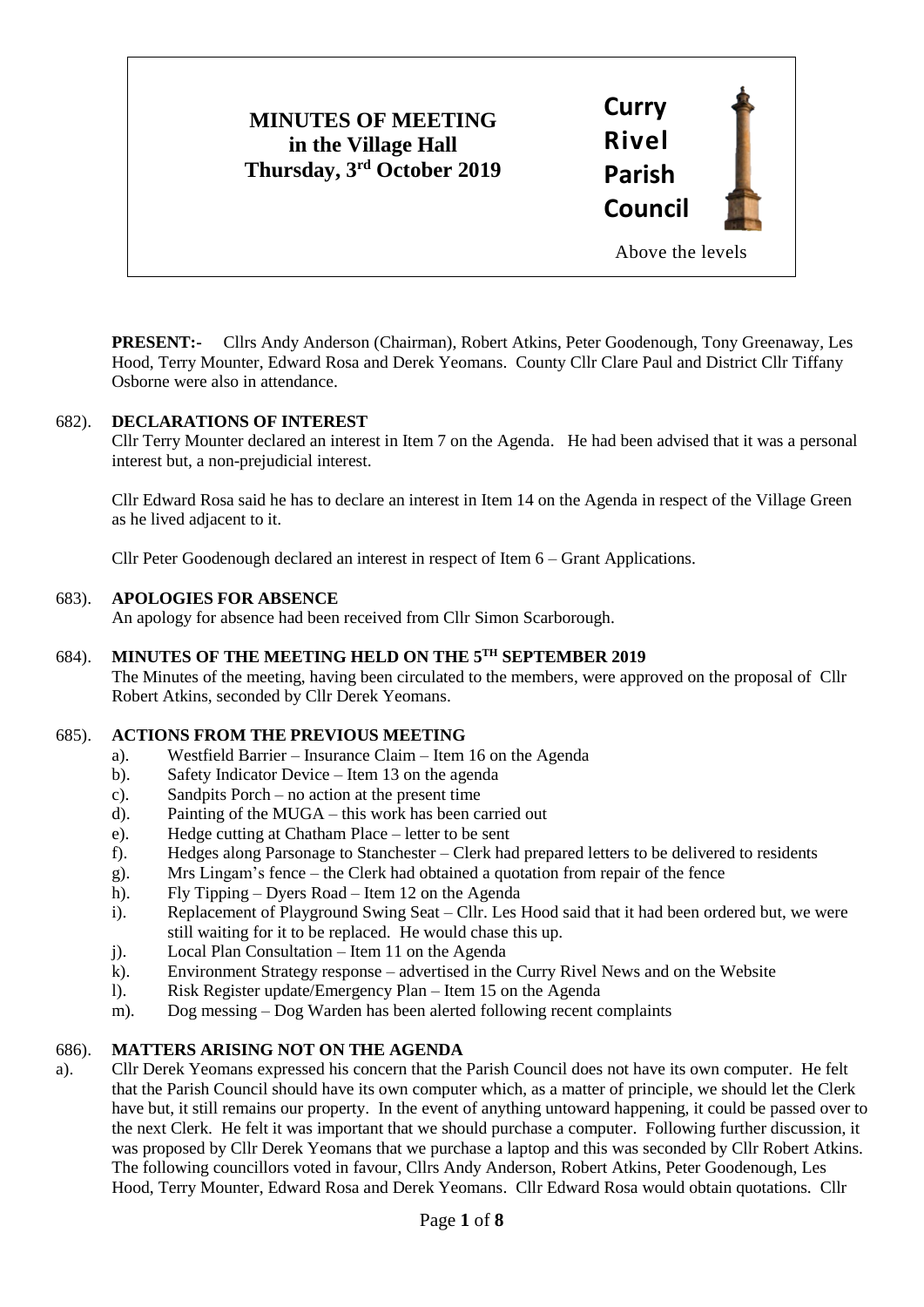Tony Greenaway abstained because he did not think it was necessary as there are several back-up methods for the council's documents.

## b). **Sandpits Heating Canopy**

Cllr Robert Atkins said that this had been mentioned in the Action List presented by Cllr Tony Greenaway and this has been outstanding for a very long time . It was his understanding that we are waiting for their solicitor to come up with a proposal. It was all related to the use of the pavement and the rent we were going to charge them for the use of the pavement. He felt that it should now be taken out of their hands and we should instruct our solicitors to take it on because it has been dragging on for some time. It is not in their interest to rush it but, it is in ours. Following further discussion, it was proposed by Cllr Andy Anderson that we should obtain the services of a solicitor to pursue this matter further and the Clerk would make enquiries.

## c). **Finance Sub-Committee**

Cllr Andy Anderson said that he wished to establish a Finance Sub-Committee to agree the Precept for after January. A group of councillors who come up with the Precept to be proposed to the Council at the January meeting. The following councillors volunteered to serve on the sub-committee:- Cllrs Robert Atkins, Tony Greenaway, Les Hood and Derek Yeomans. As Financial Officer, the Clerk would also attend. The Clerk to send Cllr Robert Atkins the spreadsheet from last year.

## d). **Wellness Grant – Somerset County Council**

The County Council had approved a Wellness Grant for the Forget-me-not Café for £750. He expressed the thanks of the Parish Council to County Cllr Clare Paul for submitting that application which was a very good outcome for that group. County Cllr Clare Paul had received some feed-back which she would like to read off to the members*. 'The panel really liked the idea of the Forget-me-not-Café trying to reach a wider audience within the village. They wanted to know that the future sustainability of the café is something the organisers will consider'*

## **Adjournment to Allow Public Comment**

*A resident said that her family lives on Dyers Road where they have a farm and the speed limit is 30 mph.to half-way of our bungalow There are a number of families who live on the road up to Redhill. There are a lot of cars that speed along there. Cars heading towards Langport go very fast. Is there any way of getting the speed limit extended to 30mph up to Water Street. It was pointed out that it was a popular dog-walking route as well.* 

*Cllr Andy Anderson said that he walks that way quite a lot but, all he could do is to make a proposal to the Highways Department to have a look at the situation and he would do this in the next week or two. There is no guarantee that they will change it. We have already had a discussion with Highways and one of the issues is of vehicles speeding through the main street in Curry Rivel but, he could certainly speak to the individual concerned there and see if the 30mph limit could be extended. Cllr Terry Mounter considered it would be sensible to take it right up to the top of Redhill. Cllr Robert Atkins asked whether they could also consider Back Lane as well. Cllr Andy Anderson said that he would speak to Robert………….*

*A resident wished to ask about the development of the field opposite Honeylands. Cllr Andy Anderson referred to Item 7 on the Agenda concerning a decision to be made on the way forward for the new Village Hall Feasibility Study. We have this on hold at this moment in time and he has written to the Estate Agents regarding the field and the possible further development of the field. He was awaiting a response and this would possibly not come until the next Parish Council meeting.* 

*A resident said he did want to say something about an item on the Agenda concerning the Curry Woods Conservation Trust. He fully supported the idea of the Conservation Trust and the planting of trees up on the ridge was a good idea. This would assist with the problem of climate change. We can plant trees fairly easily but, it would need funding. He felt that this would be a very good area that the School could take advantage of by being able to get access without having to go along the road to the recreation ground and Eastfield and without crossing the A378. Curry Rivel in Bloom would benefit from such a local project which they would be able to put into their portfolio and show how the community is doing what it can to look after the environment. As a member of the Somerset Wildlife Trust, he felt sure that it would be interested in supporting such a development. The Woodland Trust would be another body that would be interested.*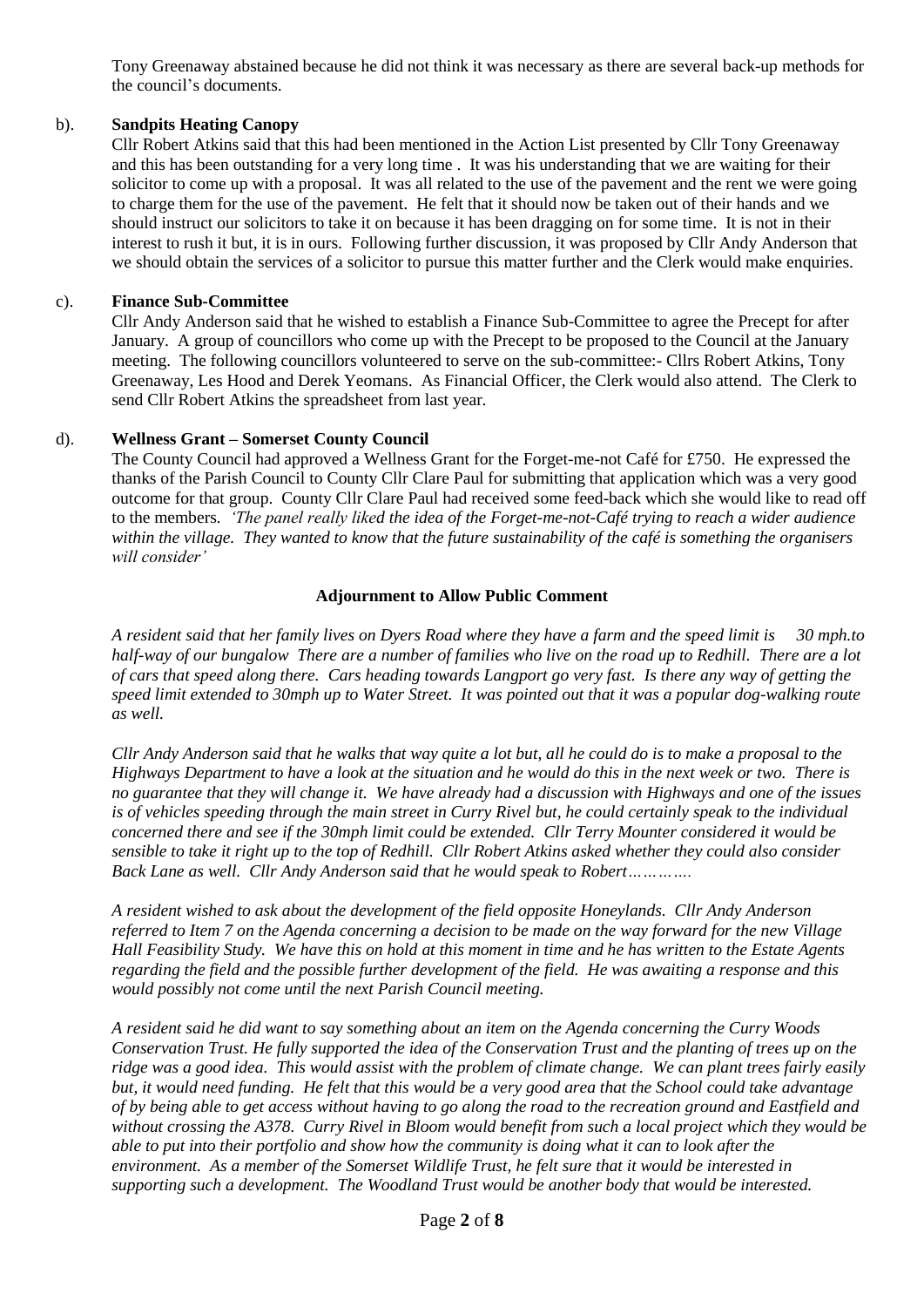*Cllr Andy Anderson said that this was very helpful. The idea is that the Parish Council will hopefully be in a position to buy the land by setting up a Trust to raise the money to buy the land.* 

# 687). **GRANT APPLICATIONS**

a). Adrian Tate said that he was here with his colleague Phil Stone on behalf of "Re-Imagining the Levels", which is an organisation committed in a variety of ways to the sustainable future of the Somerset Levels. Cllrs Derek Yeomans and Peter Goodenough have attended some of our meetings. For anyone who might be interested in looking into it a little more, our Website address i[s www.reimaginingthelevels.org](http://www.reimaginingthelevels.org/) and their current focus was on tree planting across the whole area of the Somerset Levels. It was when he publicised an event recently that the two councillors had expressed an interest and became involved. We are a widely constituted group with a lot of relevant experience. He has a background of working ten years for an initiative based in Stoke St Gregory and Phil Stone has a very long experience as part of the countryside scene on Somerset County Council as a landscape architect. Whilst they are respectful of the knowledge that already exists here, we of "Re-Imagining the Levels" will help and support your project in any way we can.

Phil Stone said that the High Ham Community Woodland is a similar size and has been in place for about fifteen/sixteen years. The Parish Council owns it and manages it. The Somerset Wildlife Trust have a representative.

*A resident said that it was a brilliant idea and as a professional ecologist she would be willing to help. She was advised that Cllr Peter Goodenough was the lead on this project* 

# b). **Hellards Hill Trust**

Sylvia Goodenough was making an appeal for a grant on behalf of the Hellards Hill Trust. She specialised in Botany as her first degree and most of her career has been in research and teaching biology. She is very enthusiastic about the project that is being discussed and was requesting a grant of £900 to help us to employ a solicitor to set-up a charity on our behalf. We needed a solicitor because it is going to be an organisation completely independent of the Parish Council and it will remain in existence whatever the future of the Parish Council is. To ensure its independence and the ability to plant trees, this Charity will pay the Parish Council for a long lease on the land and will raise money to pay the ongoing cost of tree planting, fencing, maintaining the biodiversity in the field and wooded areas. To also maintain the footpath and provide explanatory notice boards etc. The process of setting-up the Charity correctly and getting it registered is quite complicated. The solicitor that we have had recommended to us by the Somerset Association of Local Councils is a gentleman called Roger Taylor. He is an expert in working with both Parish Councils and setting-up charities. He had already provided her with a lot of free information and he is in Somerset on the 10<sup>th</sup> of October, when he would be contacted again. It will cost £900 to set-up a CIO, which is what he recommends, this is a Charitable Incorporated Organisation. This is because trustees are protected from liability themselves, which is important to be able to get people willing to be trustees. The Charity will only have to register with the Charity Commission and not with Companies House. The trustees of the Charity cannot sell the land. It would revert back to the Parish Council if it cannot be maintained by the trustees. The Constitution of the Charity will be agreed with the Parish Council and made clear that the sole function of the Charity will be to maintain the land. There are also several grant giving organisations which can only be applied to if you are a registered charity and this would be a big advantage. If you obtained donations from taxpayers, your Charity would be subject to 'gift aid' and that gets you back 25% if people are UK taxpayers. There is a big advantage to the Charity in that way. Setting-up the Charity will cost £900 but, the trustees cannot start raising money until the Charity is set-up. The councillors will appreciate that this is a long lease that the Charity is looking to take from the Parish Council and they will be paying considerably for this. This money will help the Parish Council to buy the land.

Cllr Terry Mounter asked if there was a plan. Cllr Derek Yeomans asked if he knew the field near his woods. It is next door on the right-hand side and was five acres and the going rate is 60K. Sylvia Goodenough said that the land is partially wooded and there is also a field. The idea was that we bring the woodland forward and that will help with catching run-off. In the field there is a peak in the hill and the water runs off to the levels on one side and the village on the other side. Cllr Terry Mounter said that it runs into Stanchester Way. Sylvia Goodenough said it also runs into Water Street and the Primary School.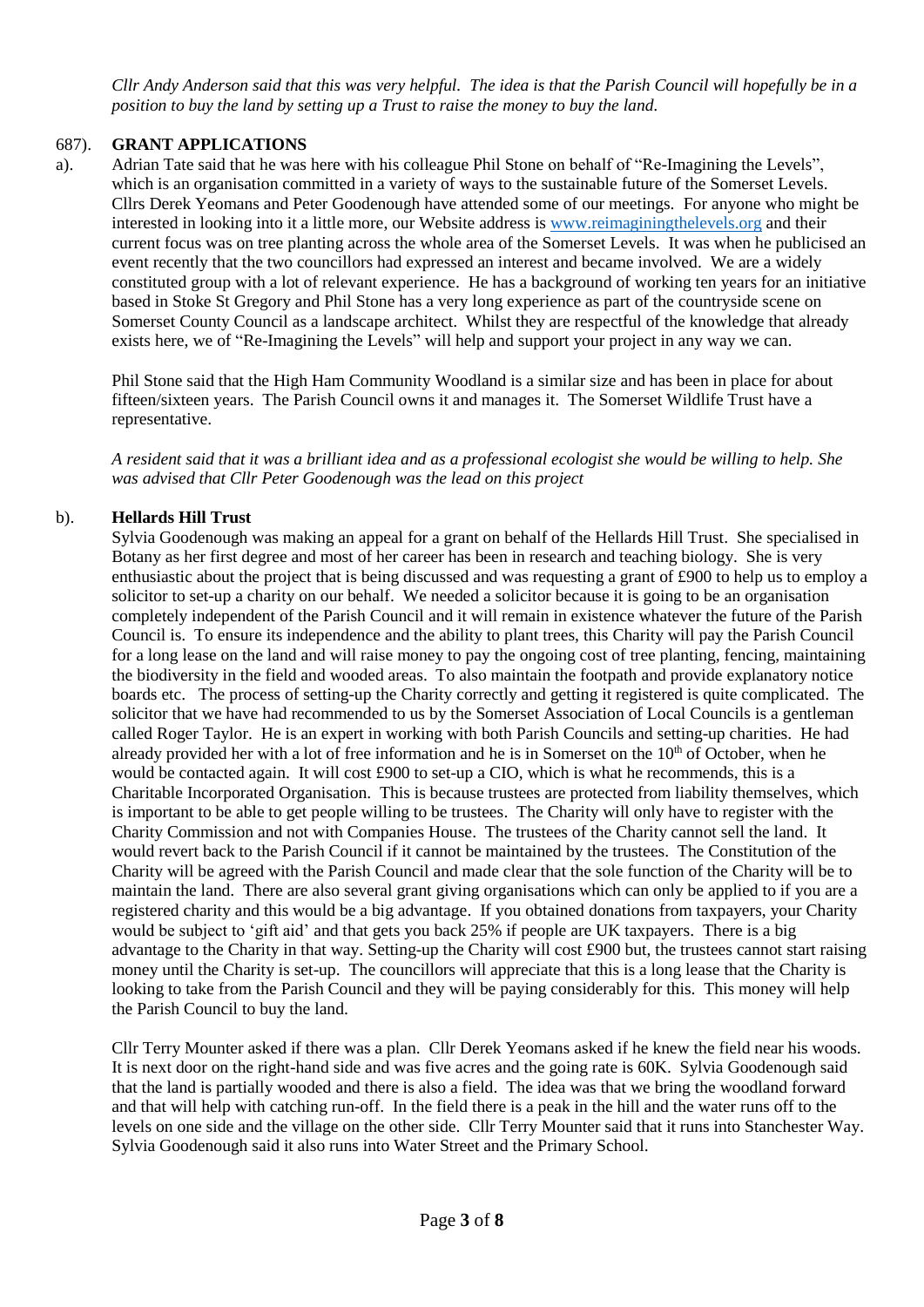Cllr Andy Anderson advised that over the year we have £4,000 to give in grants and the April grant amounted to £2,033. We have a remaining balance of £1,967 for your consideration.

Cllr Derek Yeomans said that, as a Parish Council, we are going to be the titular landowner. Therefore, if we go for a grant on public money we could not do so if it was solely for a charity. As long as the land is going to be vested in the Parish Council, it is legitimate for us to raise money to pay a solicitor to set-up a charity. We need to get the charity established first so that we can start raising money to try and fund the purchase of the land which will then be vested in the Parish Council. Sylvia Goodenough said we could not set up the charity until we have the grant to appoint a solicitor. Cllr Derek Yeomans said that we only have six months when they are holding the sale. It will be a close-run thing because, to collect £60,000 in six months is going to be quite difficult. Once that has been done, we can then vest the ownership in the Parish Council. Thereafter, the charity will assume the management and cost of the site. He said that he had received an email from a group in this area who is promising to plant seventeen thousand trees if the land is available to do so. Sylvia Goodenough said the woodland would be open to the community and there is a footpath through it. We would need to let people know what is there.

A resident said that someone has gone into the woods recently and has dragged some trees which are lying in Perrins Wood . She had raised this matter with Somerset County Council.

On the proposition of Cllr Derek Yeomans, seconded by Cllr Les Hood, a grant of £900 was approved. Cllr Terry Mounter abstained from the vote.

#### 688). **DECISION TO BE MADE ON THE WAY FORWARD FOR THE NEW VILLAGE HALL FEASIBILITY STUDY – update**

This item would be carried forward to the November meeting.

#### 689). **PLANNING REPORT**

**Application No. 19/02531/S73 -** Section 73 application to vary conditions 3 & 5 of permission 15/00455/COU and subsequent application No. 15/04021/S73A to allow for wedding venue and to increase event limit from 15 to 40. Location – Old Oak Farm, Back Lane, Curry Rivel, Langport, TA10 0NY

*Cllr Andy Anderson said that our response had to be received by the 22nd October and the application had been received by the Clerk this morning. He was concerned that it was not on the website on Sunday, although it is on now. He was not sure whether the public have had sufficient time to see this particular planning application. Cllr Terry Mounter said that residents in Drayton had complained about the noise in the past and Drayton Parish Council would wish to comment as well. Cllr Derek Yeomans said with a previous application when he had queried whether the events caused a problem and the residents had said that they did not hear it. However, he considered the increase of events was too much. Cllr Andy Anderson said that he lives on Churchway and if a wedding is going on you could hear the noise. It was agreed to request an extension.*

#### 690). **REPORTS FROM DISTRICT & COUNTY COUNCILLORS**

County Cllr Tiffany Osborne said that a couple of months ago they had a Climate Emergency debate with a full South Somerset District Council. It was very well attended by Climate Change activists. South Somerset District Council had now got going with the climate change and everything. Hopefully, to approve with the whole council to come up with an Environmental Strategy. To reduce carbon emissions by 80% by 2030. She considered that out of all the districts, South Somerset District Council was the one most on board with the Environmental Strategy. A question was raised as to whether it would affect the Local Plan and she offered to find out. The Parish Council could start to consider the planting of trees and obtain possible funding from community grants.

Cllr Andy Anderson asked whether Cllr Tiffany Osborne had received his email reference Westfield Lane. The planning application at Westfield Lane has not been settled yet. He was wondering why there is such a delay in this particular application and she offered to make enquiries.

County Cllr. Clare Paul said that at the last full Council she and Tiffany had asked a question about the 'spend' and she had then made further enquires through the audit. A Local Authority is there to provide services with public funds great, recognising the need to look at generating revenue to top up those services, is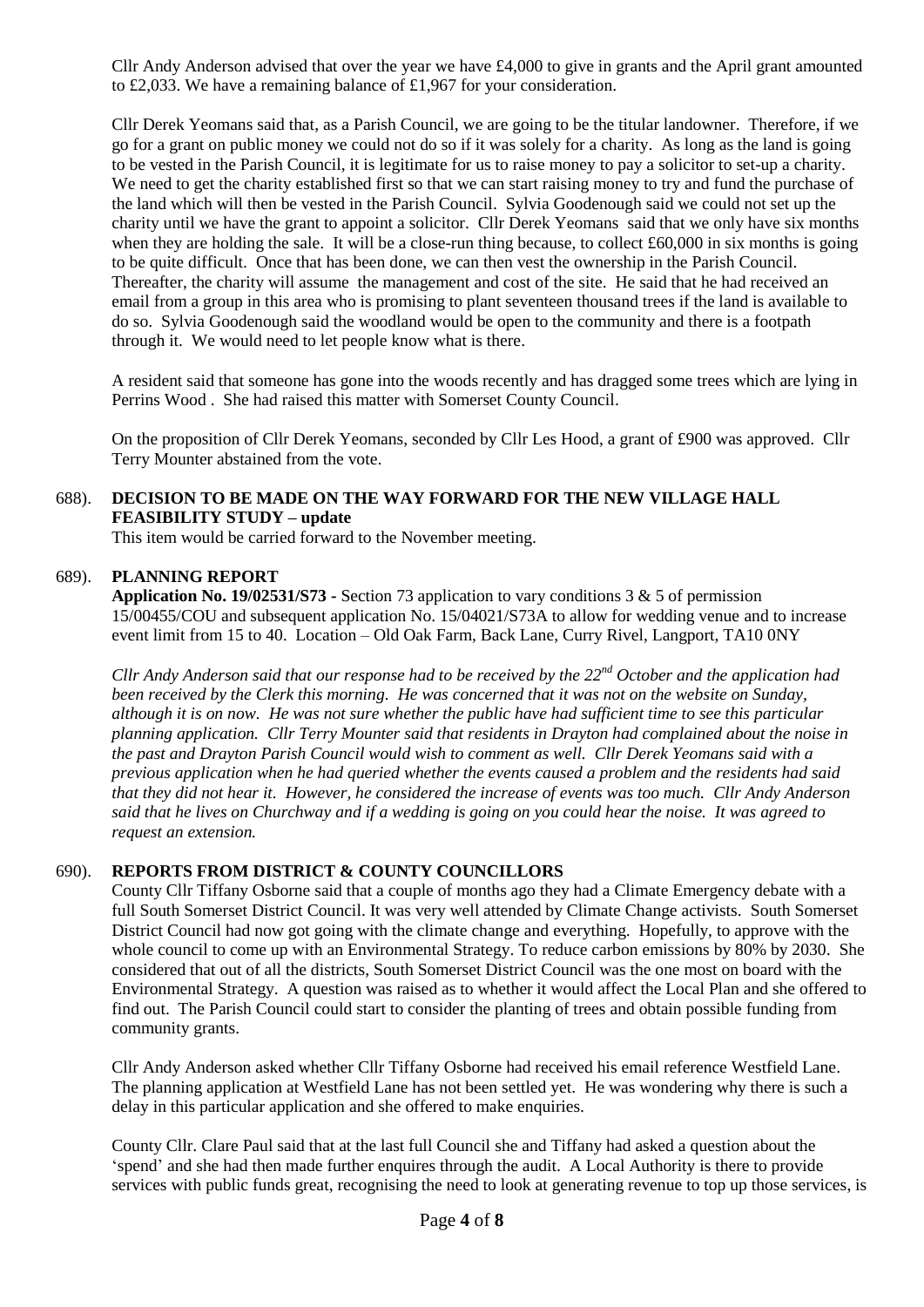equally great. However, at the moment we have a slight quandary because we are running off trying to spend all our funds to eventually raise money but, in her opinion, we are forgetting to provide the services. Half an hour to try and get passed the switchboard etc. One of the things on the 'spend' was a ten million limit and they came back to the full Council to say that they wished to raise that limit so, we dug a little bit deeper and there has been a double spending over the ten million limit already. So, you can spend nine, eight and five which forces it over ten million but, when that is for two different transactions, that is fine. She was waiting for the portfolio to come back to her to clarify that it is only ten for a single transaction. There are questions to be asked but, it was interesting at the audit training that auditors are now looking at all these Local Authorities who are busy trying to generate revenue. What they want to audit is the services that we provide. If you are just generating revenue, you are not providing services.

County Cllr. Clare Paul urged everyone to read the Somerset Rivers Authority's Annual Report. It is quite interesting when you dive down into the details of the little bits that you want and the intricacies of what the Highways and all of the District partners put into that. There is a misconception that just because our Parliamentary Bill is stalled; this means that the SRA will still show as an additional charge on our council tax bills and that the issue of a separate individual precept for the funding of the SRA will take a little longer. She urged the councillors to read that report.

County Cllr Clare Paul said that she had chaired the Somerset Waste Partnership Board meeting recently. She was pleased to say because of the new SUEZ contract, to collect Somerset municipal waste, garden waste costs will be reduced. If you have always wanted one of those green bins, or the sack options, get in there now. As of April, Mendip will be the first area in Somerset to have far more varied items that will be collected in weekly recycling collections under the new 'Recycle More' programme.

# 691). **NEIGHBOURHOOD PLAN**

Cllr Tony Greenaway advised that there was nothing further to report at the present time.

# 692). **LOCAL PLAN CONSOLTATION – update**

Cllr. Peter Goodenough reported that he together with Cllrs. Andy Anderson and Les Hood had met with two representatives of South Somerset District Council at their headquarters in Yeovil. The Local Plan Consultation Preferred Options paper that the parish councillors had all seen, was gone through in great detail and made the points with great force. They were there for about an hour and a half and had a very productive discussion with Tessa Saunders and Mo Wilkins. They said that they had got the message entirely. The message being, that we take very seriously the idea of the climate emergency which they have recognised. We think that spreading the emissions across the County would be erroneous. To provide housing where people are going to live and can find local employment and not have to travel twenty or thirty miles to their employment. Curry Rivel must be taken off the 'village category' and put back as a 'rural settlement'. The proposed Consultation Options had been discussed on the 19th September and they will now go to the next stage when they will look at all their responses to the government and decide on whether to do anything on the basis of that or re-jig it. After that it is submitted to the Inspector and it goes on until 2021 before he makes his decision.

## 693). **FLY**-**TIPPING** – **Dyers Road**

Cllr Andy Anderson said that Cllr Simon Scarborough had written to the District Council to come and look at the fly-tipping but, there is no further update on this at present*.* Cllr Andy Anderson said that he would write to the residents along Dyers Road asking them to report problems being caused by fly-tipping. Cllr Tony Greenaway said that residents could go on to the South Somerset District Council Website and report flytipping, dog mess, anti-social behaviour etc., and they would look into it.

## 694). **SPEED OF TRAFFIC THROUGH THE VILLAGE**

A written report had been received from Simon Scarborough advising that he was concerned that the speed of traffic through the village is increasing considerably. Cllr Andy Anderson said that one of his neighbour's and his son had a close call when a car actually mounted the pavement. It almost took them both out and this was caused through speed. The speed of traffic through the village outside of speed-watch times is increasing. We had Solargen at the last meeting and they presented their SIDs for demonstration and the information on that. They are quite pricey and the other group has not yet come back to us with a date when they would make their presentation. It would be advisable to see the other group as well.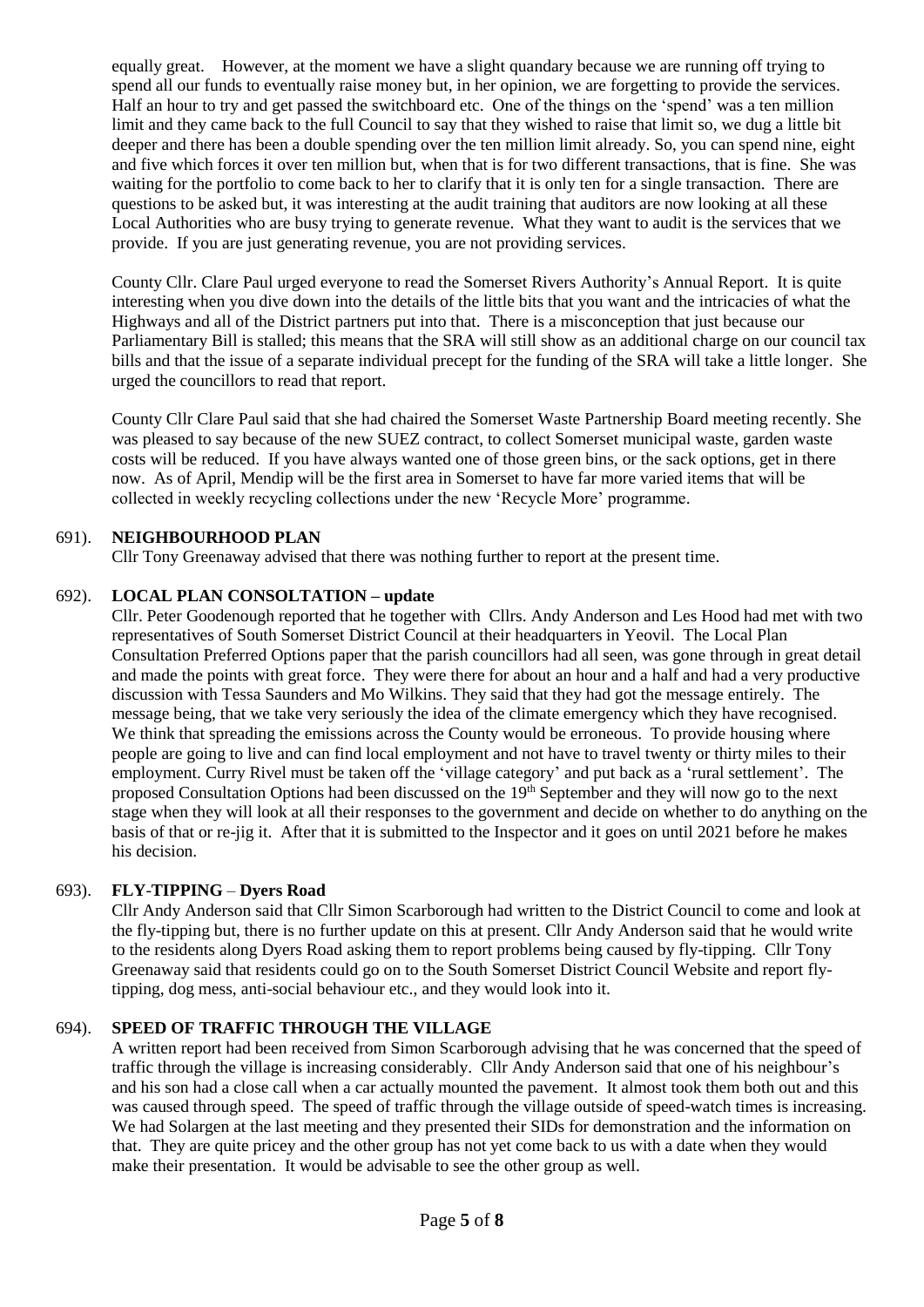Cllr Robert Atkins said that he had sent details of four firms that he had started to look at about two years ago. There is Swarco, Thermotor, Unipart Doorman and the Smart Group. He had obtained brief details from each of them. We did not go any further to obtain full pricing or demonstrations. Cllr Robert Atkins was asked to arrange for a briefing from some of them for our next meeting and Cllr Andy Anderson would endeavour to get information from the other companies that he had approached. Cllr Andy Anderson considered there was a need for SIDs through the village because (a) it will remind drivers of the speed limit within the village (b) if we get the correct equipment it will provide evidence of speed through the village and (c) if we have the evidence of speed through the village we can contact Highways to try and do something about it. Cllr Ed Rosa considered that SIDs should be permanent fixtures with minimal maintenance costs. At the last meeting we were not quite sure what we were being offered and he felt that we all needed to be on the same page. Cllr Andy Anderson said that from our point of view, we need some permanent SIDs that are in situ all the time, much the same as Langport. Cllr Robert Atkins felt it was not really feasible to have the suppliers to come to one of our regular meetings. He felt it would be a better solution to have a sub-committee to look at this and arrange the times to suit them and the suppliers. Cllr Robert Atkins said he would be happy to lead the subcommittee and the following councillors offered to serve on the sub-committee:- Cllrs Ed Rosa. Derek Yeomans and Tony Greenaway. Cllr Derek Yeomans said he was amazed at the price of £18,000 that had been quoted, bearing in mind we would need two sets.

#### 695). **THE VILLAGE GREEN**

Cllr Peter Goodenough said that we were responding to complaints and there are three main issues. Firstly, parking around the Village Green, heavy goods vehicles going passed the Primary School and problems that could be experienced when funerals were being carried out in the Church. The idea is to re-model the Village Green. The basic idea is that the top and bottom of the Village Green will have a removable bollard put across them. If we go to the north outside the Church half of the existing road to the east will have two charging points.

# 696). **RISK REGISTER**

Cllr Robert Atkins, wished to pay a tribute to the work done by Alan Cockerell who did all the hard work getting together all the very detailed data. The Parish Council has to have a Risk Register because it is one of the documents the Clerk has to forward to the Auditor. It is a very high-level document of some fairly improbable risks. He thought it suffices for the purpose of dealing with the flood risk, which is well covered and the areas it is most likely to affect. He felt that it satisfied the needs of the auditors. Cllr Robert Atkins proposed approval of the updated Risk Register. This was seconded by Cllr Andy Anderson and unanimously approved. Cllr Andy Anderson would write a letter of thanks to Alan Cockerell,

#### 697). **FINANCE REPORT**

The following account were approved for payment on the proposition of Cllr Peter Goodenough, seconded by Cllr Derek Yeomans:-

## **a). Accounts for payment**

| $PKF$ Littlejohn $LLP-$                                | External Auditor         | £240.00 incl. vat |
|--------------------------------------------------------|--------------------------|-------------------|
| Arbor-Tech PTS Ltd -                                   | Removal of dead Elm Tree | £ 60.00 incl. vat |
| Curry Rivel Village Hall                               | Rent                     | £ 60.00           |
| Somerset Association of Local Councils Affiliation Fee |                          | £597.76           |
| Clerk's Wages – Month 6                                |                          | £348.90           |

#### **b). Westfield Barrier repair insurance claim – Clerk to report**

Cllr Andy Anderson said that the Clerk had informed him that the Barrier was not included within the asset register from Zurich Insurance. He had spoken to Cllr Tony Greenaway who together with Paul Deacon had done the change to the asset register, which was forwarded to Came & Co., the new insurers. The Clerk was asked if she had updated the policy and advised that previously that had been dealt with by a sub-committee. Cllr Tony Greenaway said that our new Policy captures about everything we have without being too specific about it. There is a clause in the Zurich Policy which covers various items. Cllr Andy Anderson asked for this information to be sent to him and he felt that we ought to pursue this through the Ombudsman. He would also speak to Paul Deacon. Cllr Derek Yeomans considered that all items would have to be specifically mentioned in any policy because if insurance companies can get out of paying, they will. Fences and barriers will have to be specifically mentioned. Cllr Tony Greenaway would go through the current policy but, he was fairly certain that the new Policy captures everything. The Clerk had received an email from Came & Co.,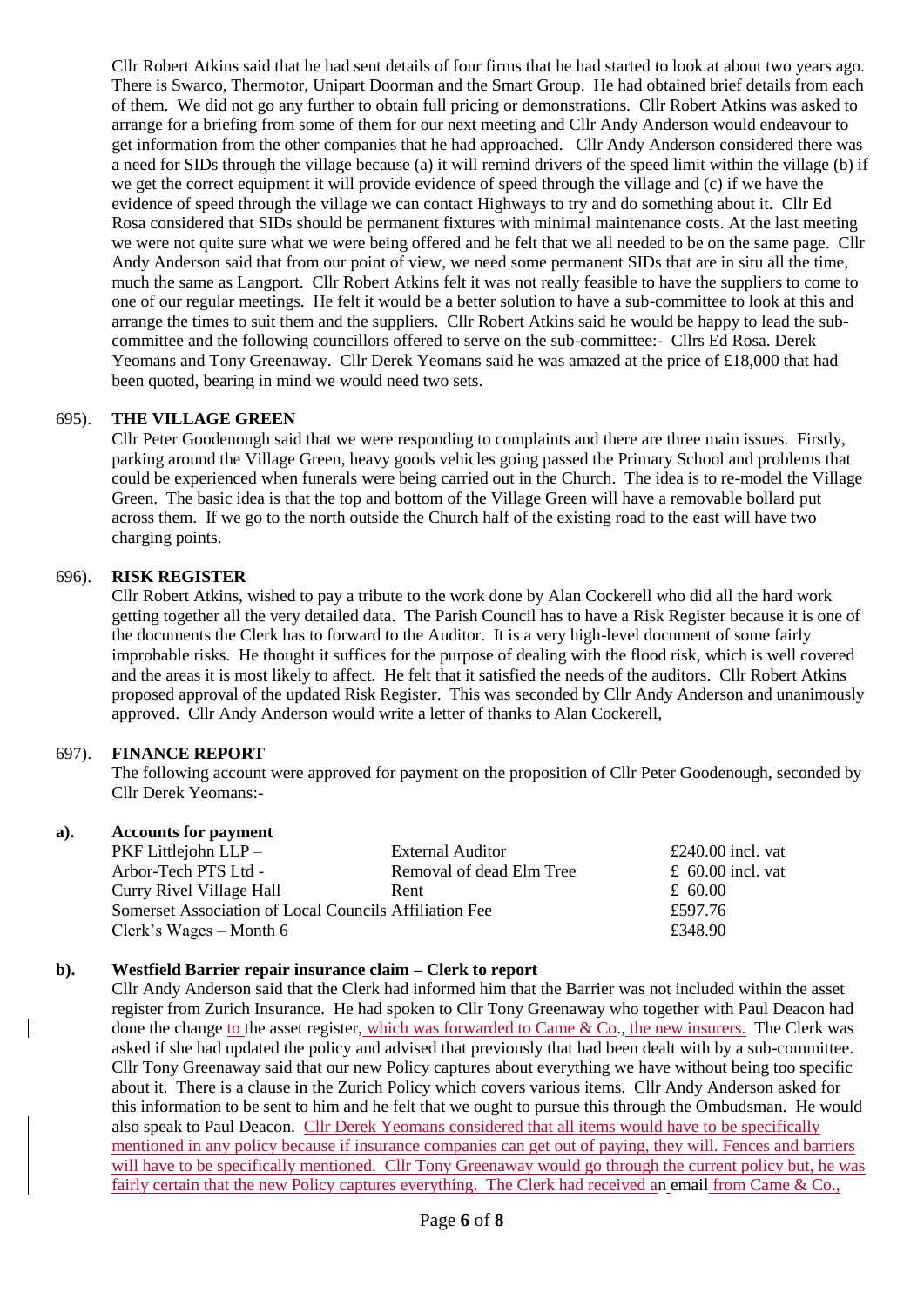advising that they had integrated with another company called Stackhouse Poland Ltd., and the Clerk had forwarded this information to the councillors.

## 698). **CORRESPONDENCE**

#### a). **Linton House**

Cllr Peter Goodenough had sent a list to the councillors. Cllr Derek Yeomans expressed his concern about the situation. Cllr Peter Goodenough said that the owner had cut down the Horse Chestnut tree which he claimed was dying and SSDC have given him an option of three trees to replace it with. He has gifted the piece of land where the attenuation tank is going to be and goes down to the road. That stays with the new development. Cllr Derek Yeomans said that we did not want a TPO because it can cause a problem as the trees grow older. Cllr Robert Atkins felt that we should not be going anyway near this at the moment because he did not believe that we have agreed to go for this piece of land. He had severe reservations about the ethics of the way the deal has been set-up so far and he would certainly oppose it. He considered it would be a mistake to get involved in what he has to do about planting a tree to satisfy SSDC. He felt it was something we needed to debate further. He that it could be construed as a bribe because this gentleman is saying he was going to give us £30,000 and a piece of land so that he can get permission for development of the other half of that piece of land. If we do not accept this deal, he did not think that SSDC would give him planning permission. Cllr Terry Mounter said that planning permission is pending and Cllr Robert Atkins said that it is subject to a Section 106 being ratified and that means we have to be party to that bribe. Cllr Derek Yeomans said that the application is liable to be turned-down and the applicant could say that he would agree to do the following things if the application was approved. Cllr Derek Yeomans said that the applicant does not want to have to take responsibility for the land after he has sold the houses on it. His personal view was that we must see that 106 Agreement in detail because we, as the future land- owners, are going to be liable in law for those additions in the 106 Agreement and we might be liable for carrying them out. Cllr Terry Mounter said that he was lined up with Cllr Derek Yeomans in every way. It is a liability if we take it. It is a liability on flooding as well and he would be concerned on the history of this particular water course that runs by. It also concerned him that the attenuation tank is not the responsibility of the developers. He felt it was an appalling deal and he hopes that the District Council does not push it through but, they are so inefficient these days that they might pass it before a Section 106 is in place. Cllr Peter Goodenough considered that we should ask SSDC exactly where they are with this application. He had the impression that they think they are a long way down on the process and as far as they are concerned, they think this has all been agreed. Cllr Les Hood said we do not want the responsibility for that land. Cllr Derek Yeomans said that if we look at the Section 106 Agreement, we are going to have to make sure that if we are going to ever think about doing this, that wall has got to be re-built. You cannot hive that off and everything else that we have asked to be done, including the attenuation tank, being excluded from our responsibility. All this has to be included, otherwise if it is not, we will be responsible. Andy Anderson pointed out that the wall was included in the original letter. Cllr Peter Goodenough would find out from SSDC where we are with the wall.

#### b). **Temporary Road Closure**

There would be a road closure on Moortown Lane on the 6<sup>th</sup> November and this information had been emailed to the councillors.

#### c). **Somerset Association of Local Councils.**

i). The Annual General Meeting will be held at the Edgar Hall in Somerton on Saturday,  $26<sup>th</sup>$  October from 10am to around 3pm and the email had been forwarded to the councillors for information.

ii). New Interactive Budget Setting for Beginners Course will be held in the Edgar Hall, Somerton, on Friday, 15th December at 10am. This had been forwarded to the councillors for information.

#### d). **The Leveller Live**

Reference was made to an article advising that the High Street in Curry Rivel would be getting new parking restrictions. Councillors were recommended to read it and make any comments.

#### 699). **ITEMS FOR A FUTURE AGENDA**

- a). Sandpits Heating Canopy update
- b). Decision to be made on the way forward for the new Village Hall Feasibility Study update
- c). Local Plan Consultation update
- d). Fly-tipping Dyers Road